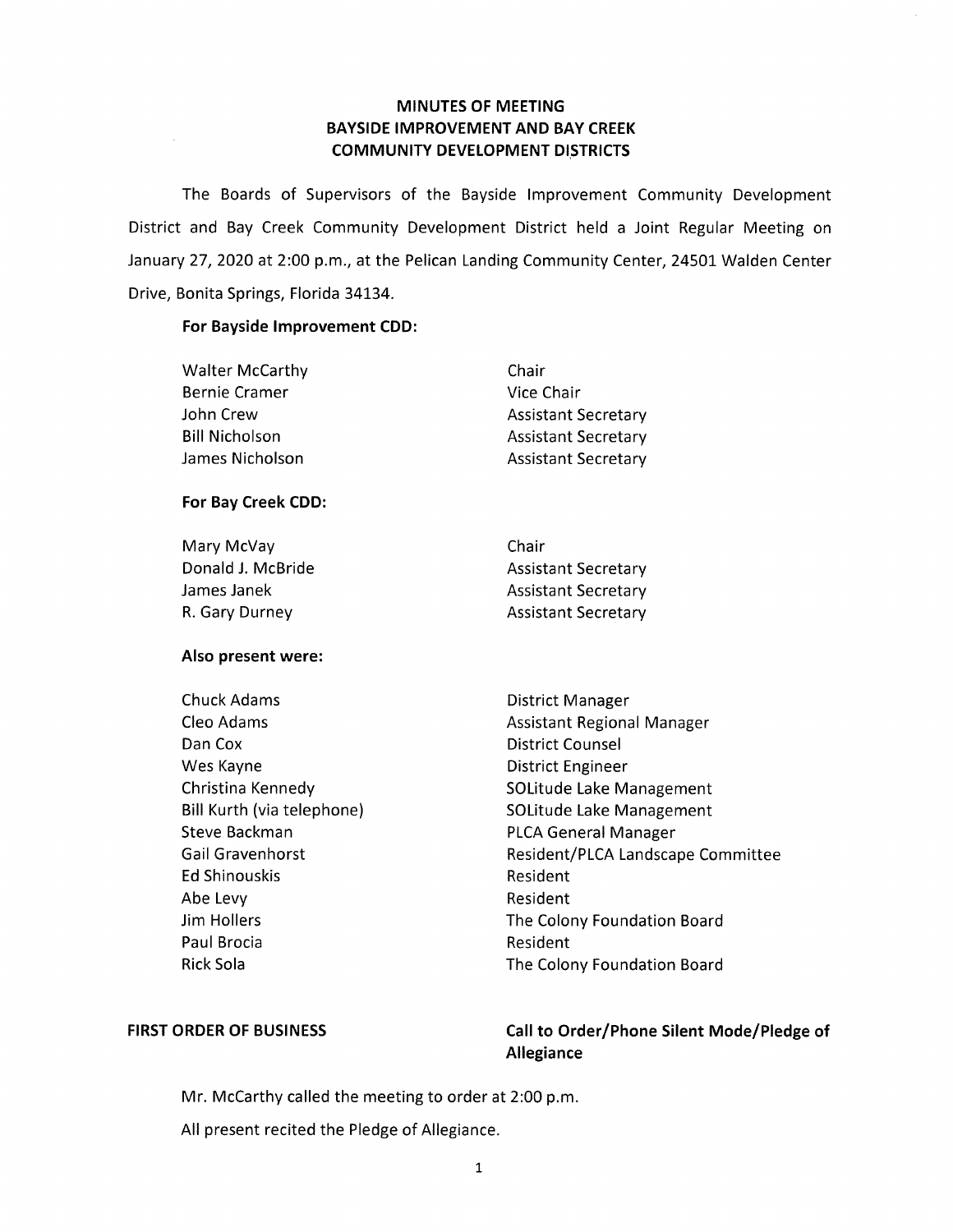# **BAYSIDE IMPROVEMENT State of the CONSTRUCTION CONTROL CONTROL CONTROL CONTROL CONTROL CONTROL CONTROL CONTROL CONTROL CONTROL CONTROL CONTROL CONTROL CONTROL CONTROL CONTROL CONTROL CONTROL CONTROL CONTROL CONTROL CONTR** & **BAY CREEK CODS SECOND ORDER OF BUSINESS ROLL CALL ROLL CALL**

For Bay Creek CDD, Supervisors Janek, Durney, McBride and McVay were present, in person. Supervisor Travers was not present. For Bayside Improvement CDD, Supervisors Cramer, Bill Nicholson, Jim Nicholson, Crew and McCarthy were present, in person.

Mr. McCarthy expressed his condolences on Supervisor Glueck's passing. He acknowledged Mr. Glueck's 12 years of service to the District and noted that he was one of the hardest working individuals he has known; he would be missed. Ms. McVay read a card Mrs. Glueck sent to the CDD, which indicated that Mr. Glueck received the service plaque and the message from Mr. Cox before passing. The service was well attended.

## **THIRD ORDER OF BUSINESS Public Comments: Agenda Items**

Mr. Ed Shinouskis, a resident, discussed the ECO Club and asked the CDDs to consider adopting the PLCA Environmental Policy Statement created by the PLCA Board and Club. He suggested the CDDs hold workshops to explain their responsibilities and the overall infrastructure to PLCA residents. He distributed a letter regarding Estero Bay being deemed "Verified Impaired for Nutrients" by the Florida Department of Environmental Protection (FDEP). He asked the CDDs to become more involved in determining if there is a nutrient issue and, if so, why it is happening and how to solve it. Mr. McCarthy stated that several water testings and studies were performed over the years and the CDDs continue to treat and monitor certain lakes that discharge into the CDDs and onto other properties. He believed that the golf course was contributing to this issue. Mr. Shinouskis asked for copies of the studies.

Mr. Abe Levy, a resident, stated that, on behalf of the ECO Club, he would attend meetings to learn about the use of fertilizers, pesticides and herbicides and how they factor in to the issues that Mr. Shinouskis discussed.

### **JOINT BOARD ITEMS**

# FOURTH ORDER OF BUSINESS **Consider Conveyance of Trevi Lake by The Colony at Pelican Landings to the CDD**

Mr. Adams presented the conveyance of CDD Lake F10, referred to as Parcel 11 in the document. Mr. Jim Nicholson asked if there were any issues with assuming responsibility of the retaining wall. Mr. Cox stated the legal description would specify that the wall is excluded.

2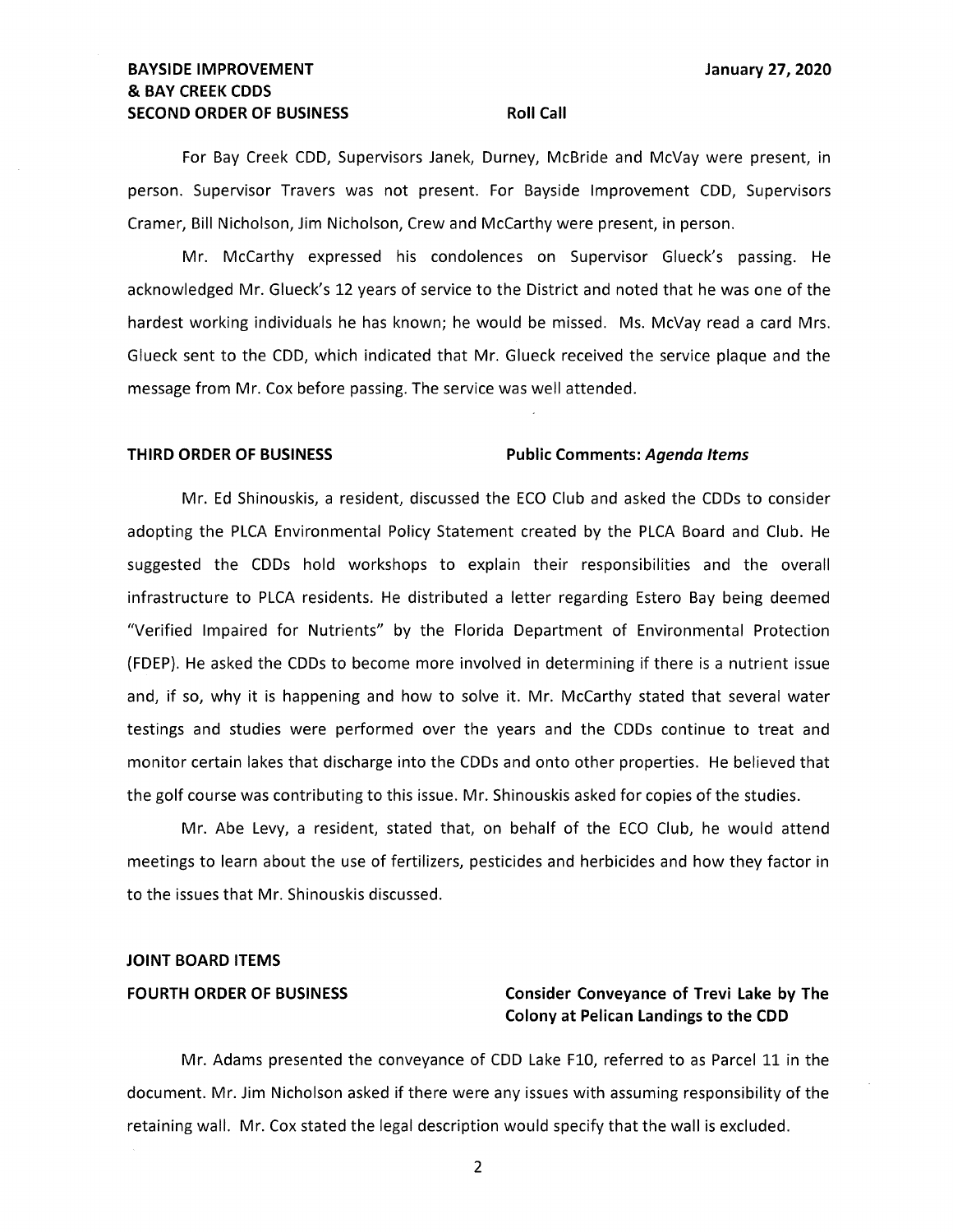**On MOTION for Bayside by Mr. Cramer and seconded by Mr. Bill Nicholson, with all in favor, conveyance of Trevi Lake by The Colony at Pelican Landings to the CDD, subject to the exclusion of the retaining wall at Trevi, was approved.** 

**FIFTH ORDER OF BUSINESS Staff Report: District Engineer:** *Barraco* & *Associates, Inc.* [Both]

Mr. Kayne stated there was nothing new to report.

Mr. McCarthy expressed concern that the Engineering expenses were already at 54% of its budget. Mr. Adams would review the account detail report to confirm the expenditures were for the preparation of the National Pollutant Elimination Systems (NPDES) report.

# **SIXTH ORDER OF BUSINESS Lake Maintenance Report:** *SOlitude lake Management* **[Both]**

Ms. Christina Kennedy, the new SOLitude Lake Management (SOLitude) Account Manager, presented the January 2020 Monthly Report and reported the following:

 $\triangleright$  Beneficial bacteria was added to the outfall lakes and other ponds to maintain algae.

 $\triangleright$  Aquatic vegetation was being treated with contact herbicides as the lakes were too high for Sonar treatments.

► Outfall structures at Lakes A12 and A13 eroded and missing grates must be replaced. Mrs. Adams stated she would check with MRI on the status of the work order.

Several Supervisors observed the landscapers mowing grass clippings into the ponds adjacent to the fairway. As a member of the Nest's greens committee, Mr. Crew stated he would send a reminder to the Landscape Supervisor about the standard operating procedures (SOP), which requires clippings to be blown into the fairway.

# **SEVENTH ORDER OF BUSINESS Update: PLCA Landscaping Maintenance Outsourcing Investigation**

Mr. Backman stated he had nothing to report.

Mr. Adams stated that another meeting related to the maintenance agreement between the CDDS and the PLCA was schedule for this Thursday; the last meeting was very productive. Maintenance items were added to the Activity Tracker Report to address issues at Pelicans Nest Drive, Bayview Drive and the central water feature, as a result of the tour with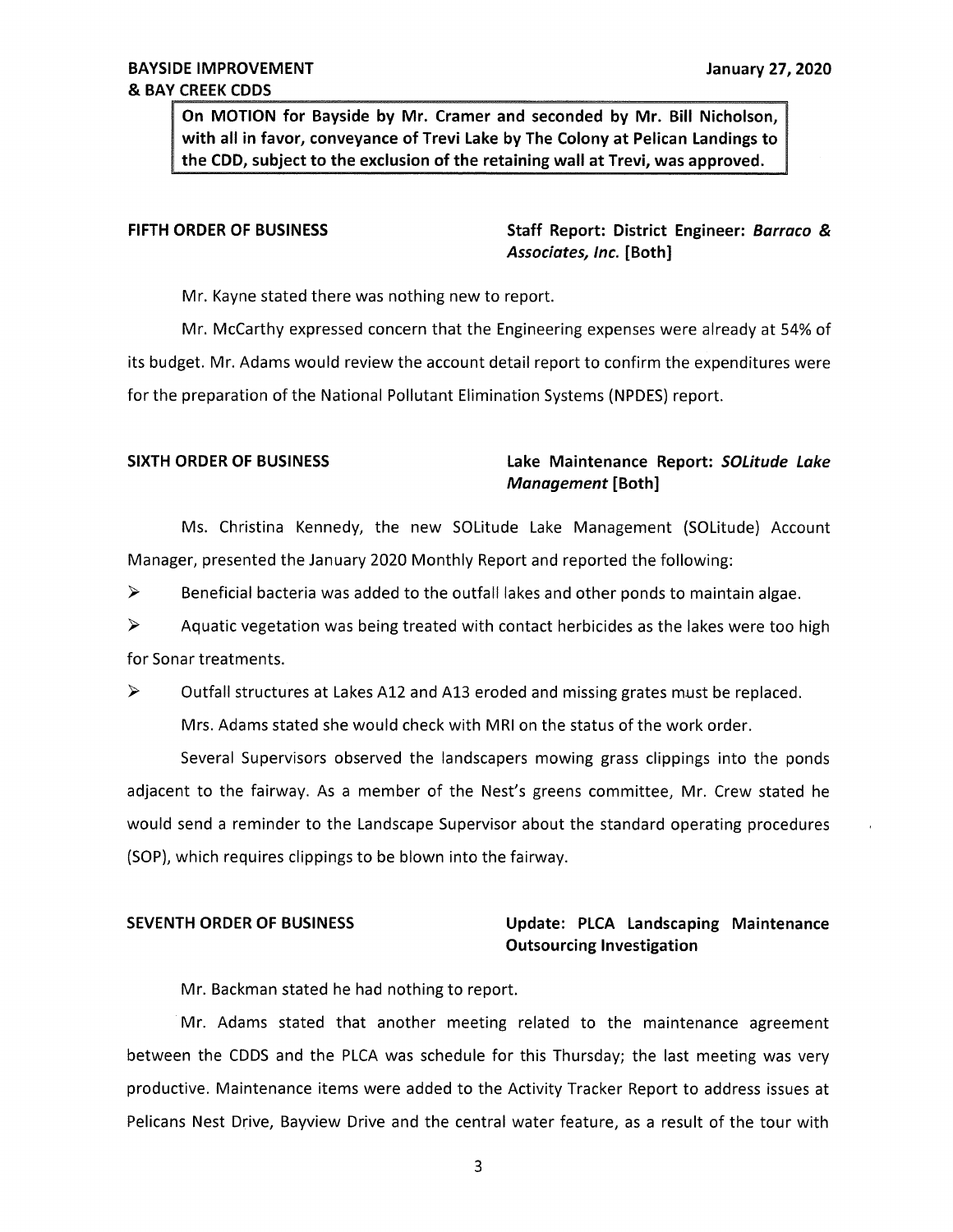PLCA representatives last week who were determining how to potentially fund these items. A tour of the north end and into The Colony was scheduled for next week.

Mr. McCarthy stated that he and Ms. McVay attended the January 15, 2020 workshop and another workshop was scheduled for this week. Discussion ensued regarding capital improvement projects, upgrading the main water feature, ensuring sufficient power to light the main entrance, water issues, etc.

### **EIGHTH ORDER OF BUSINESS Committee Reports**

# **A. PLCA Landscape Committee**

Ms. Gail Gravenhorst, a resident and PLCA Landscape Committee Member, reported the following and responded to questions, as follows:

► Plantings were being reinstalled at the perimeter of the inner Spring Creek Circle that was part of the Architect's plan. Samples of the pergola and sculpture would be installed following submittal to the Board of Directors for approval.

 $\triangleright$  The first quarterly inspection of the community was completed but it did not include the entire community. Areas identified, as well as other areas known to have issues, were added to the Activity Tracker Report.

► Communication between the CDDs and the PLCA was much better. The CDDs would ensure all maintenance items are addressed before the grand reopening of the Tennis Center, which is set for mid February.

Mr. Cramer asked Mr. Backman to have the Bonita Springs Utilities (BSU) water system switched on so the Tennis Center foot washing system could be used when the CDDs' system is not running.

### **B. Colony Landscape Committee**

Ms. Gravenhorst reported the following:

► The Colony was waiting on the final two projects from the Architect, which were expected at the end of February.

► The regular monthly meetings with the Landscaping Committee and COD Representatives have improved communication between the entities and given Committee Members a better understanding of what the CDDs do.

4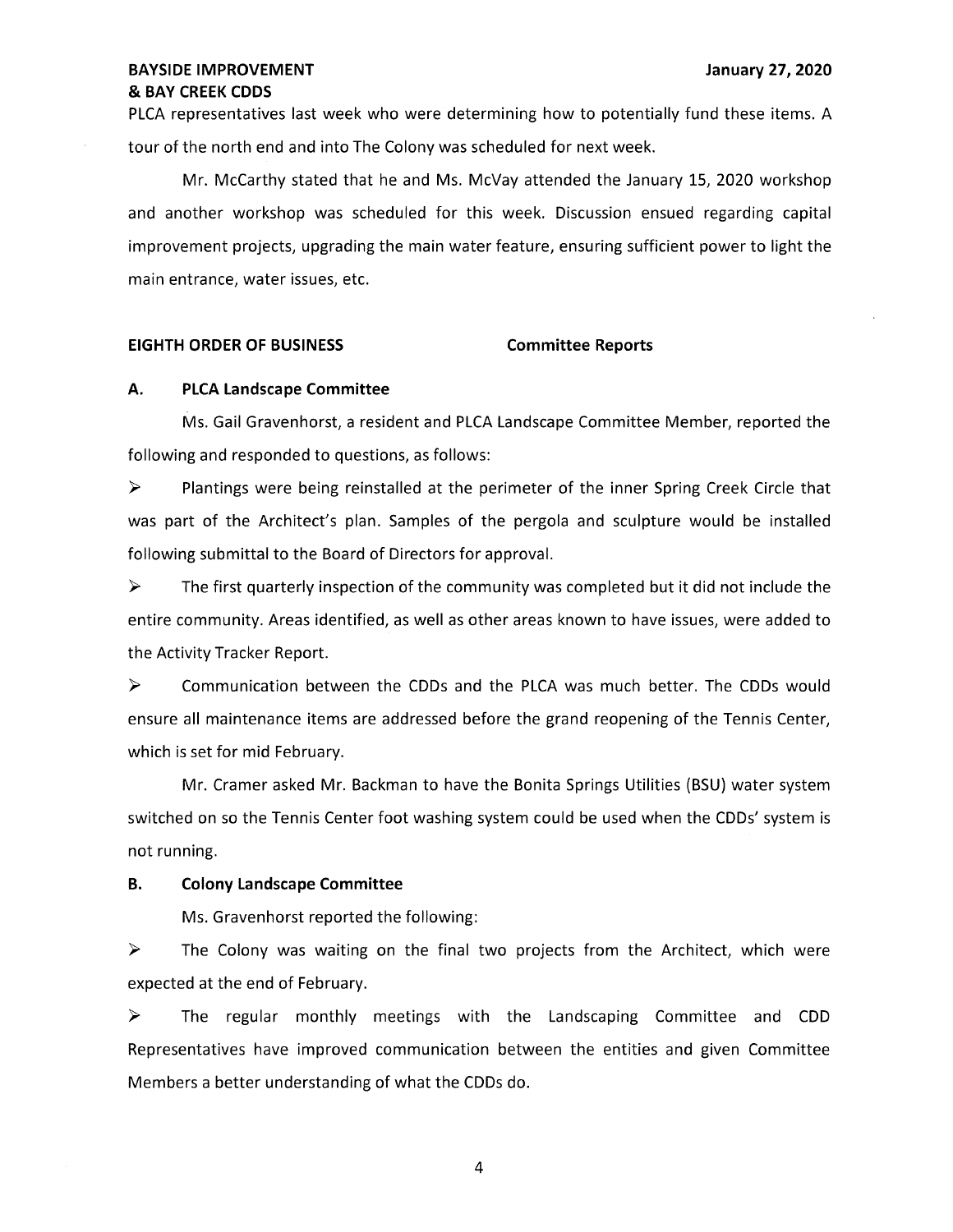$\triangleright$  A report of the items to address was given to the CDDs who already added them to the Activity Report, which is distributed to the PLCA and The Colony for review and input.

 $\triangleright$  Grass continues to be a major concern.

 $\triangleright$  The design for the last flower rotation called for smaller plants but the flowers should have been planted closer. Increasing the budget next year for additional plants was suggested.

Mrs. Adams stated that the contractor did not review the order prior to install but corrected the issue by replacing those that differed in size, as spacing was not the issue.

► The PLCA Landscape Committee engaged Mr. John Ribes to reduce the number of beds in the PLCA and provide other options that would impact the beds that are retained and Mr. Adams agreed to work with Mr. Ribes and tour the PLCA entrances, in order to develop a better design with greater visual impact.

# **NINTH ORDER OF BUSINESS Update/Report: Landscape Maintenance Activities**

This item was presented during the Seventh Order of Business.

# **TENTH ORDER OF BUSINESS Consideration of Award of Contract - Lake Maintenance**

Mrs. Adams presented the bid results for lake maintenance and discussed Management's recommendation to award the contract to SOLitude, the current contractor, over Aquagenix.

Several Supervisors voiced why they supported awarding the contract to SOLitude, including past performances, services provided to the CDDs after Hurricane Irma, ability to develop alternative technology, etc.

**On MOTION for Bay Creek by Mr. Janek and seconded by Mr. McBride, with all in favor, awarding the Lake Maintenance Contract to solitude Lake Management, in the amount of \$279,996, was approved.** 

**On MOTION for Bayside by Mr. Crew and seconded by Mr. Jim Nicholson, with all in favor, awarding the Lake Maintenance Contract to solitude Lake Management, in the amount of \$279,996, was approved.**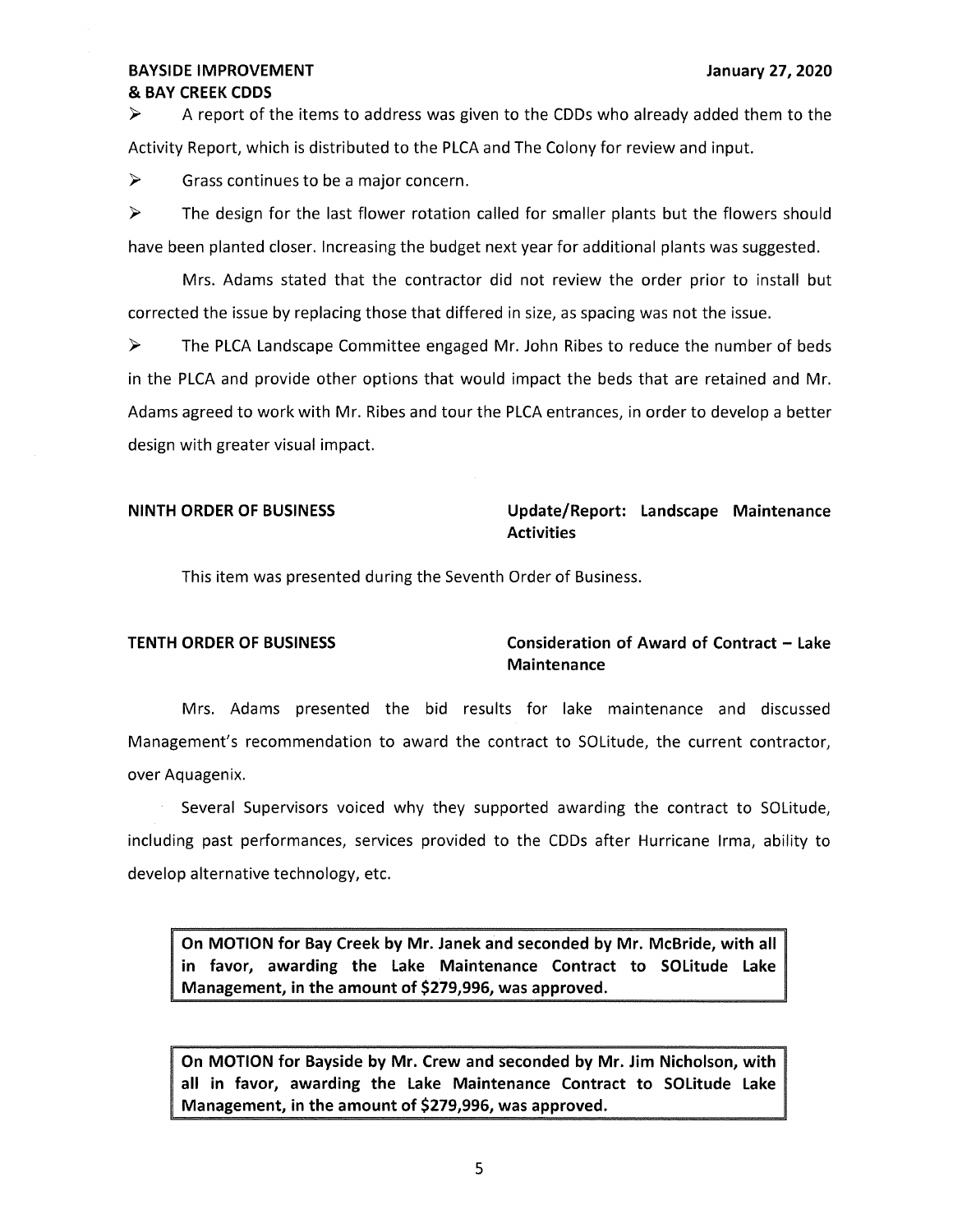# **ELEVENTH ORDER OF BUSINESS Continued Discussion/Update: City of Bonita Springs Storm Water Utility Fees**

Mr. Cox stated that a meeting with Mr. Rooney, the City Attorney, was scheduled in response to his request for more time to review the CDDs' request for a mitigation credit on the stormwater utility fee, as the Districts do not discharge stormwater into the City's system. He informed Mr. Rooney that the lawsuit would be filed if no progress was made by that time.

# **TWELFTH ORDER OF BUSINESS Continued Discussion: PLCA Environmental Policy Statement**

Mr. Cox stated that the PLCA Environmental Policy statement was a great aspiration statement; however, anything that is implemented would be costly and affect the CDDs' budget. The PLCA would be informed of the Boards' consensus, which was that the CDDs would work jointly with the PLCA and community to consider specific initiatives beneficial to achieving these policies but without actually adopting the policy.

# **THIRTEENTH ORDER OF BUSINESS Update: Longlake Monument Renovation and Presentation of Uniform Plan**

Mr. Backman stated that completion was expected in the next few days; funding was being collected through assessments. Neighboring communities were encouraged to consider renovating their monuments and, if they proceed, the PLCA was considering engaging the designer of the gatehouses to redo the monuments so that the same stone is used throughout.

Mr. Cramer stated the PLCA should incorporate a uniform plan into its rules indicating that CDD approval is required as landscaping and electrical items for these types of projects are the responsibility of the CDDs.

# **FOURTEENTH ORDER OF BUSINESS FOURTEENTH ORDER OF BUSINESS**

**A. High User** 

- **i. Bayside Improvement CDD**
- ii. **Bay Creek CDD**
- **B. Penalty Usage Summary** 
	- **i. Bayside Improvement CDD**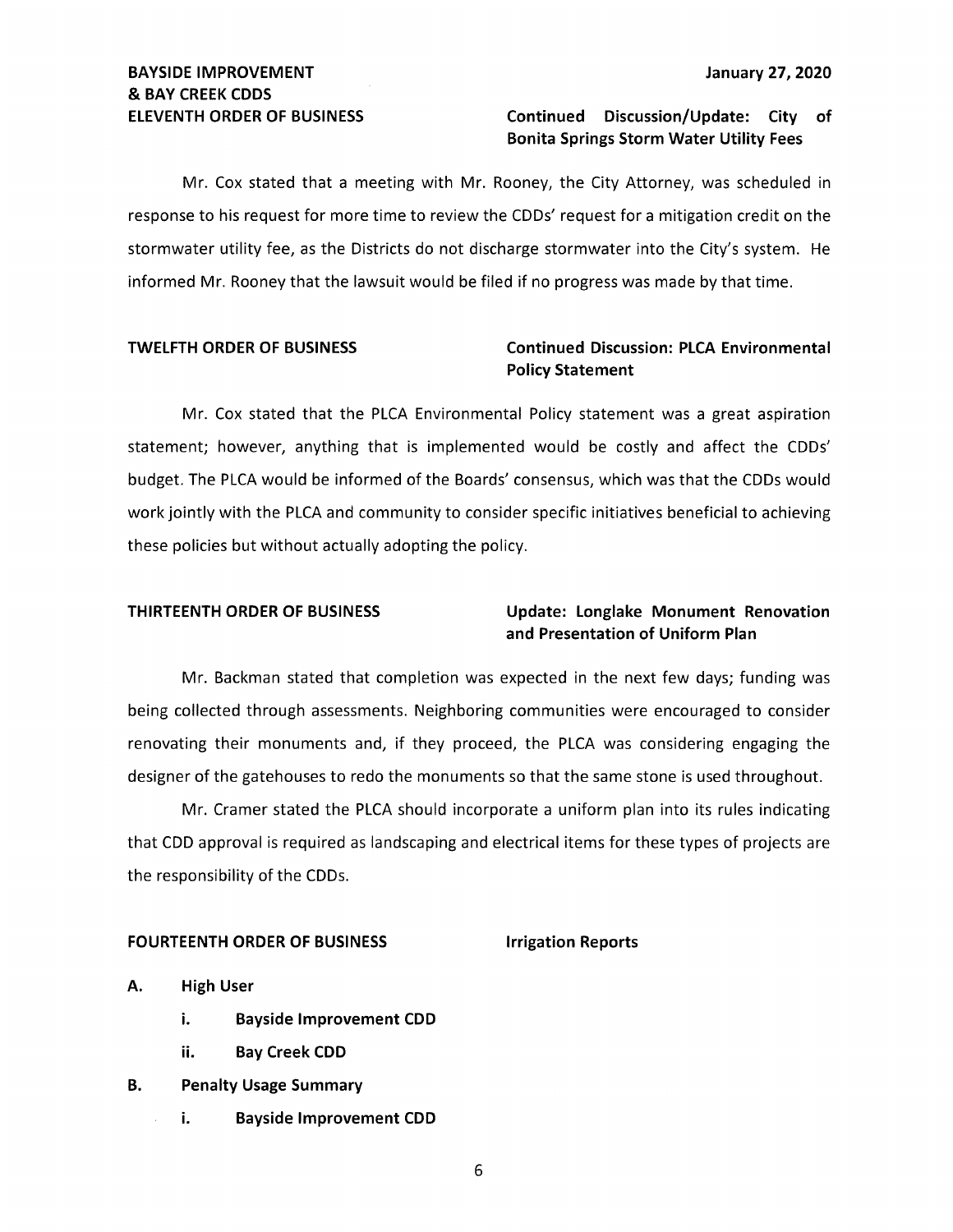ii. **Bay Creek COD** 

# **C. Zero Consumption**

- i. **Bayside Improvement COD**
- ii. **Bay Creek COD**

These reports were included for informational purposes.

Mr. Durney asked why the Bay Creek, Tier "1010" rate was lower than the others. Mr. Adams stated the golf course has a reduced rate because it uses reclaimed water and its own pumps. The Irrigation Rules of Procedure and rate sheet would be sent to Mr. Durney.

# FIFTEENTH ORDER OF BUSINESS **Acceptance** of Unaudited Financial **Statements as of December 31, 2019**

Mr. Adams presented the Unaudited Financial Statements as of December 31, 2019. A budget amendment would be necessary as unexpected repairs caused expenses to exceed budget. Discussion ensued regarding whether the flower and mulch budgets were sufficient for the remainder of the Fiscal Year, tracking expenses and the potential need for the PLCA to supplement shortages. Mr. Adams would review and update last year's flower and mulch cost analysis report. The financials were accepted.

# SIXTEENTH ORDER OF BUSINESS **Approval of December 2, 2019 Joint Regular Meeting Minutes [Both]**

Mr. McCarthy presented the December 2, 2019 Joint Regular Meeting Minutes. Mrs. Adams confirmed receipt of Mr. Bill Nicholson's comments about the minutes.

**On MOTION for Bay Creek by Mr. Janek and seconded by Mr. McBride, with all in favor, the December 2, 2019 Joint Regular Meeting Minutes, as amended to include any edits provided to District Management, were approved.** 

**On MOTION for Bayside by Mr. Bill Nicholson and seconded by Mr. Jim Nicholson, with all in favor, the December 2, 2019 Joint Regular Meeting Minutes, as amended to include any edits provided to District Management, were approved.** 

# **SEVENTEENTH ORDER OF BUSINESS Action Items (Both)**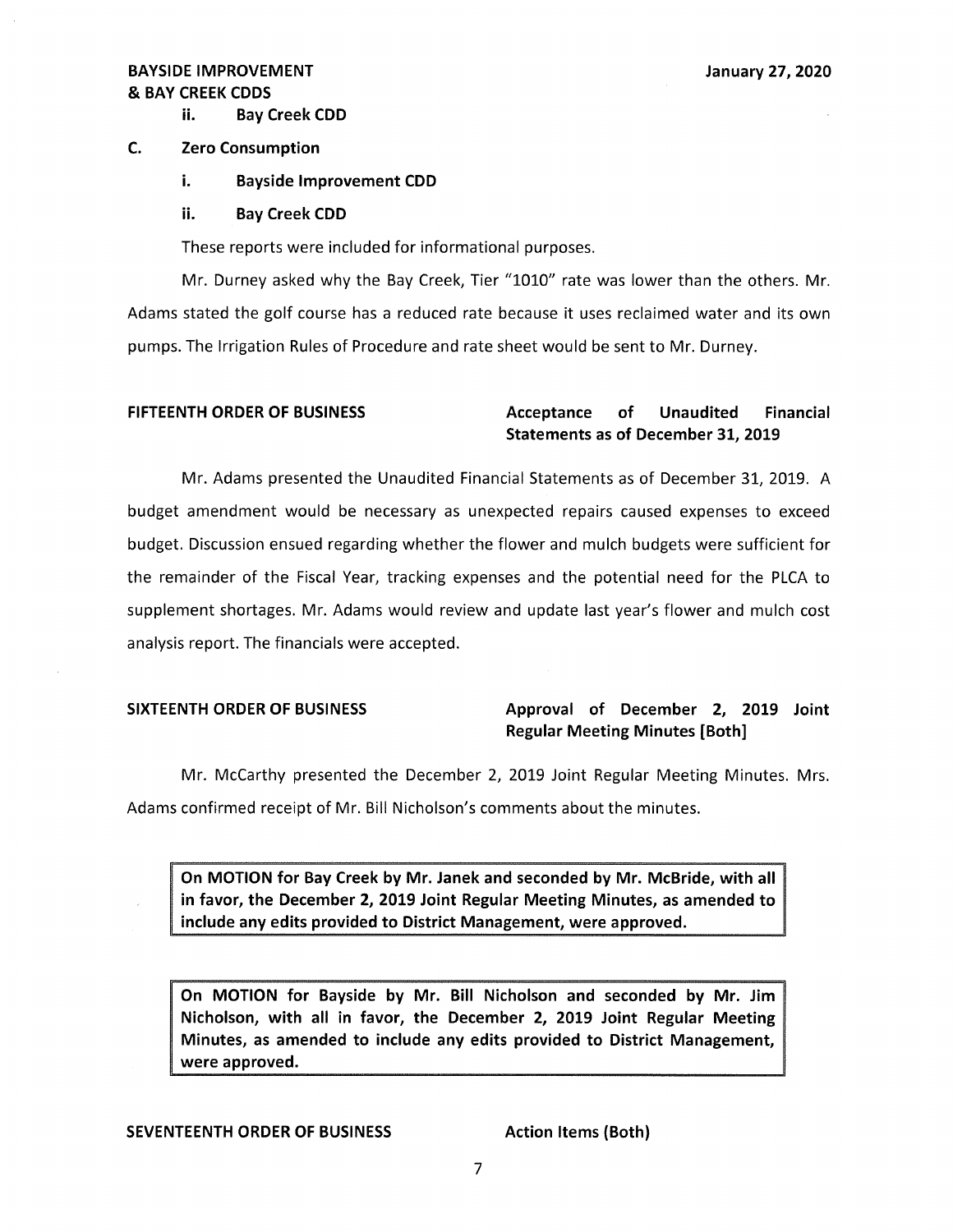Mrs. Adams would review and update the Action Items report after the meeting.

### **EIGHTEENTH ORDER OF BUSINESS Old Business (Both)**

There being no old business the next item followed.

## **NINETEENTH ORDER OF BUSINESS STATE STAFF Reports (Both)**

# **A. District Counsel: Dan Cox, Esq.**

Mr. Cox stated he was monitoring the legislative session. The focus was on water quality issues primarily in municipalities with sewage treatment systems that need to be retrofitted.

### **B.** District Manager: Wrathell, Hunt and Associates, LLC

Mr. Adams distributed the Landscape Base Level Costs Analysis that he prepared at the request of others, outside the CDDs, following a meeting that he and Mr. Cox attended. This matter was in the initial stage. Mr. Cramer expressed concern about the various entities in the community making requests to the CDDs through Mr. Adams or individually. He felt that the PLCA and other entities should designate the President to present requests to the CDDs.

### **I. Monthly Status Report: Field Operations**

Mrs. Adams stated that Andy would muffle the nano-bubblers at Lakes E-2 and E-5 that were unplugged due to resident complaints about the frequency, not the decibels.

### II. **NEXT MEETING DATE: February 24, 2020 at 2:00 P.M.**

### o **QUORUM CHECK- BAYSIDE IMPROVEMENT COD**

All Supervisors confirmed their attendance at the February 24, 2020 meeting.

### o **QUORUM CHECK- BAY CREEK COD**

Supervisors McBride, Janek, McVay and Durney confirmed their attendance at the February 24, 2020 meeting.

### **TWENTIETH ORDER OF BUSINESS Supervisors' Requests**

Ms. McVay asked when ground maintenance at the south entrance of Bay Creek would be addressed. She asked for all of Spring Creek to be taken care of not just the first 100'. Mr. Adams stated he would confirm with Mr. Kucera about when maintenance was scheduled on the Activity Tracker list. Regarding proceeding with a permit modification, the CDDs must comply with what the governing agency allows and, if other areas still need to be addressed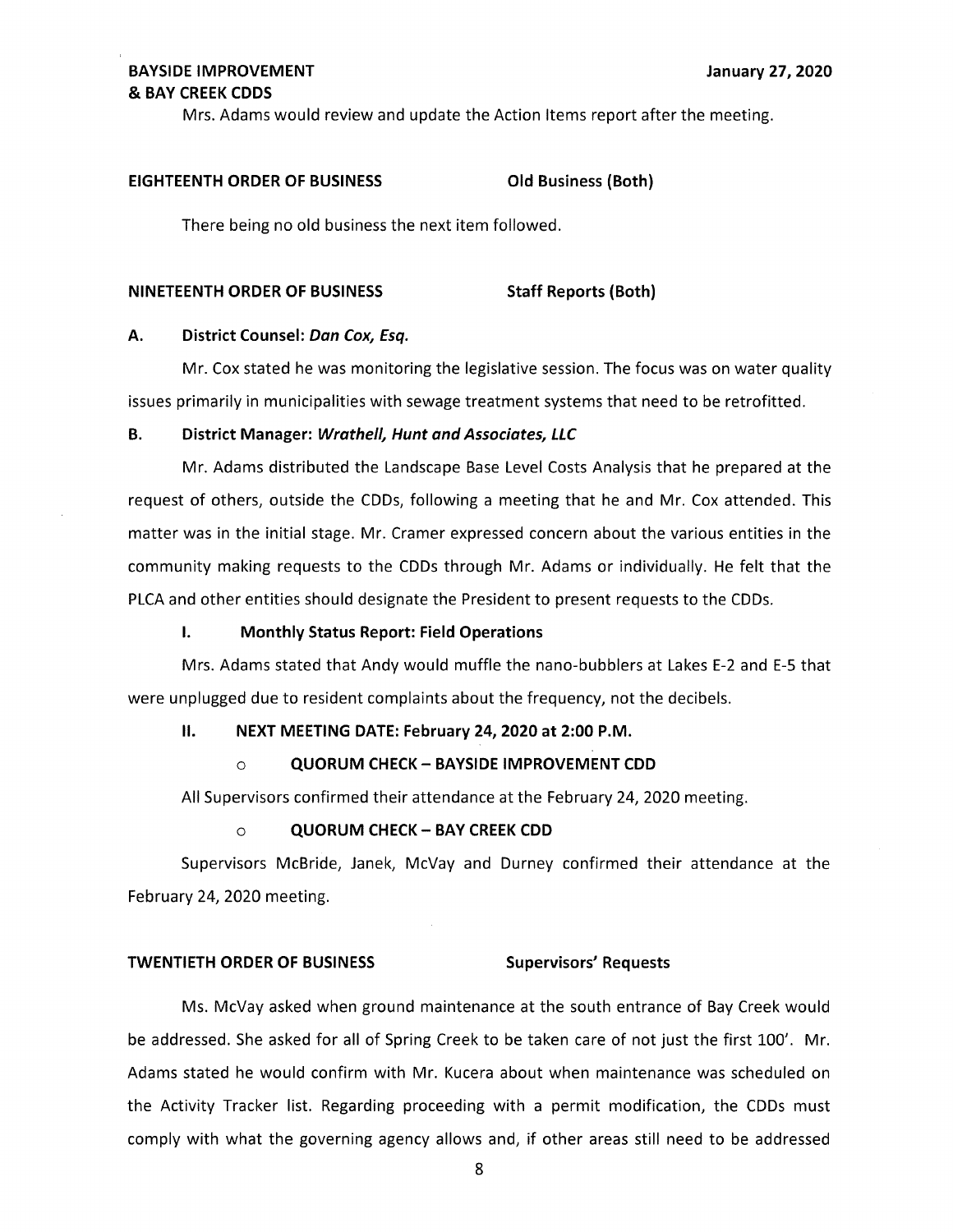## **BAYSIDE IMPROVEMENT January 27, 2020**  & **BAY CREEK CODS**

after the first run is completed, he would direct the District Engineer to prepare a proposal to commence the permit modification process.

Mr. Cramer asked to continue working with the ECO Group in relation to water conservation and with Mr. Jenkins, from Bonita Springs Utilities, who stated that the BSU organization was hiring an advocate for its outreach program.

Mr. Bill Nicholson asked if the tree trimming crew were trained yet. Mr. Adams stated that crews were trained last week and would continue to receive training.

Mr. Crew stated that he plans to seek a position on the Pelican Landing Board and would resign from the COD Board at the end of March. The consensus was for Mr. Crew to delay his resignation until after the Pelican Landing elections.

# **TWENTY-FIRST ORDER OF BUSINESS Public Comments: Non-Agenda Items**

Mr. Jim Hollers, a resident and Colony Foundation Board Member, asked if there were any other lakes to be conveyed to the CDDs. Mr. Adams stated that WCI controls the tracts owned by the golf course.

Mr. Paul Brocia, a resident, asked to work with Mrs. Adams to resolve any confusion to the email regarding Sandpiper and Palm Colony.

Mr. Rick Sola, a resident and Colony Foundation Board Member, stated, for reference, that members from The Colony and Pelican Landing Boards who were designated to bring the two communities together over various differences about financial issues, etc., are generally referred to as "G4" or "the gang of 4". He provided Mr. Cox with historical data about the Trevi lake retaining wall and stated that it should be excluded from the deed as the Trevi Homeowners Association had it surveyed and found that it owned 40% of the lineal feet of the wall and the owner for the remaining portion was unknown. The homeowners contend that replacement of the seawall acts as a benefit as a water shed reserve.

Ms. Gravenhorst asked for the retention pond at Bay Creek to be treated with contact herbicide as it was emitting an odor. Mrs. Adams stated that the COD is unable to treat that area as it is part of the conservation.

# **TWENTY-SECOND ORDER OF BUSINESS Adjournment**

There being nothing further to discuss, the meeting adjourned at 4:05 p.m.